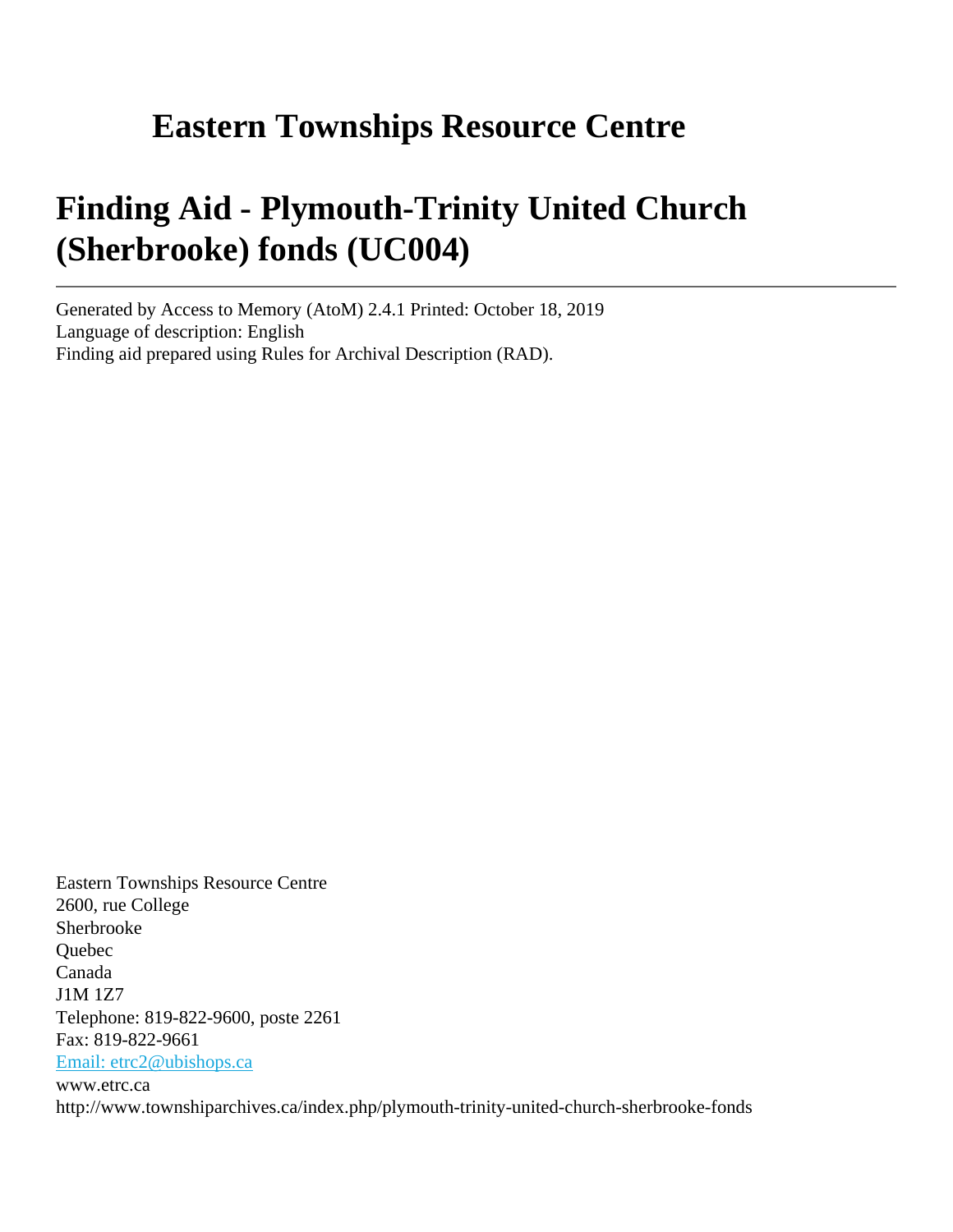## **Table of contents**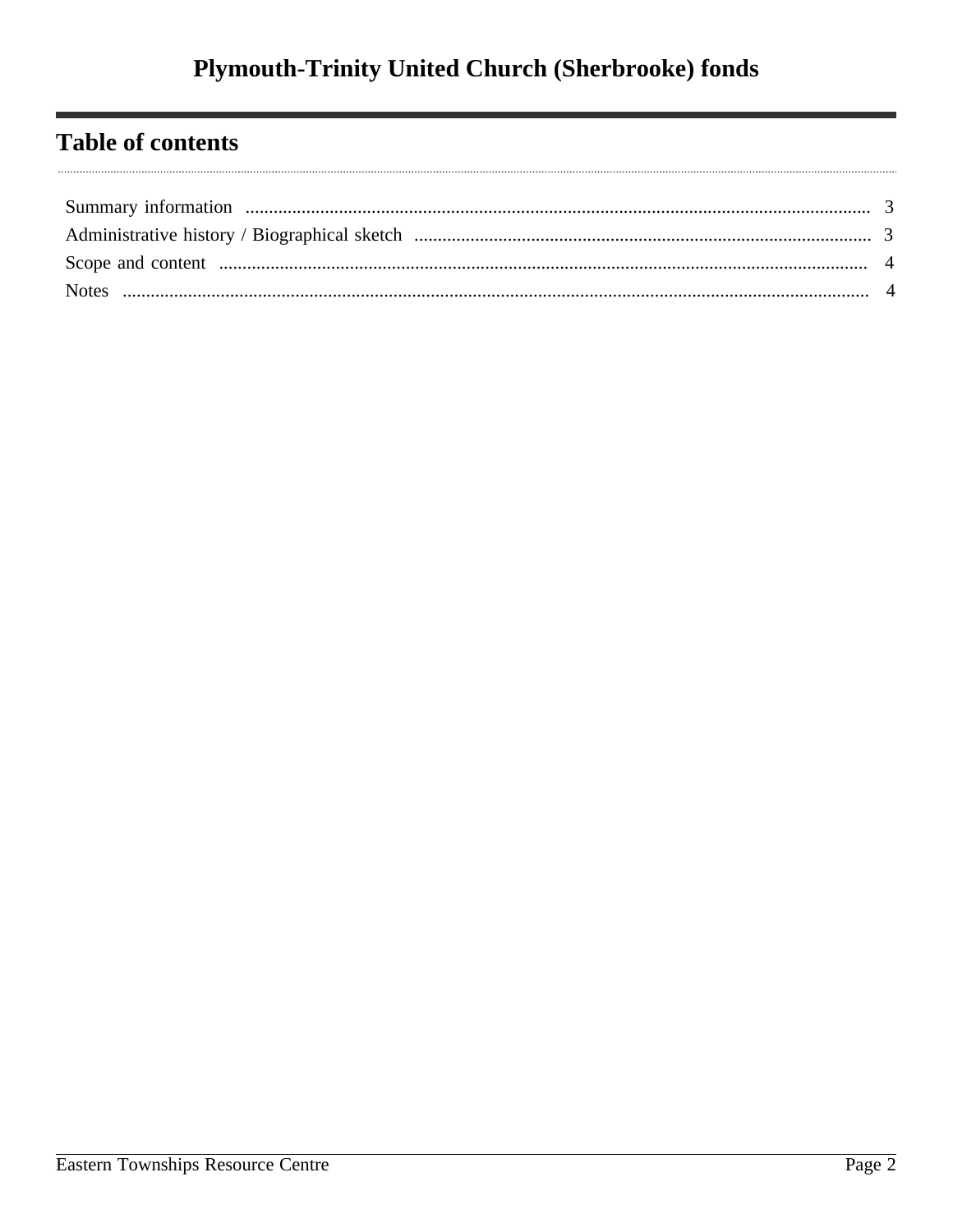## <span id="page-2-0"></span>**Summary information**

| <b>Repository:</b>           | <b>Eastern Townships Resource Centre</b>                                                                                                                                                                                                                                                                                                                                                                                                                                                                                                                                                                                                                               |
|------------------------------|------------------------------------------------------------------------------------------------------------------------------------------------------------------------------------------------------------------------------------------------------------------------------------------------------------------------------------------------------------------------------------------------------------------------------------------------------------------------------------------------------------------------------------------------------------------------------------------------------------------------------------------------------------------------|
| <b>Title:</b>                | Plymouth-Trinity United Church (Sherbrooke) fonds                                                                                                                                                                                                                                                                                                                                                                                                                                                                                                                                                                                                                      |
| ID:                          | <b>UC004</b>                                                                                                                                                                                                                                                                                                                                                                                                                                                                                                                                                                                                                                                           |
| Date:                        | 1897-2017; predominant 1971-1995 (date of creation)                                                                                                                                                                                                                                                                                                                                                                                                                                                                                                                                                                                                                    |
| <b>Physical description:</b> | 1.06 m of textual records. - 186 photographs. - 6 maps. - 3 videos. -<br>2 engravings. - 7 audio tape cassettes. - 11 architectural drawings. - 1<br>postcard.                                                                                                                                                                                                                                                                                                                                                                                                                                                                                                         |
| Note [generalNote]:          | The records were identified as 10\SHR in Guide to the Local Church<br>Records. Montreal\Ottawa Conference, United Church of Canada,<br>1986, p.1001-1010.<br>Title based on contents of fonds.<br>Included amoung the photographs are 36 negatives, 1 slide and 1<br>stereograph card.<br>The documents were loaned in 1993 by the Montreal and Ottawa<br>Conference of the United Church of Canada.<br>The records of the Quebec-Sherbrooke Presbytery local churches are<br>all arranged according to a common classification system established<br>by Susan Stanley, Montreal\Ottawa Conference Archivist.<br>Most of the documents are in English, some in French. |

## <span id="page-2-1"></span>**Administrative history / Biographical sketch**

#### **Note**

The Plymouth-Trinity United Church in Sherbrooke was established in 1971 through the amalgamation of Plymouth United Church and Trinity United Church. Prior to its formation, these churches functioned as separate entities. Plymouth-Trinity United Church is governed in a manner in keeping with the United Church of Canada Manual even though it adapted the organizational structure to its needs in 1975. Since then, the Church is governed by a Church Council and four commissions which act in an advisory and executive capacity. The commissions are: Worship and Pastoral Oversight, Finance and Stewardship, Property and Maintenance, and Education and Outreach. These duties were once the responsibility of various church boards (Board of Trustees, Official Board, Joint Board, Session, Board of Stewards, Congregation) and committees. Societies and organizations for children, women and men have also been formed. Plymouth-Trinity United Church is part of the Quebec-Sherbrooke Presbytery of the Montreal \Ottawa Conference of the United Church of Canada.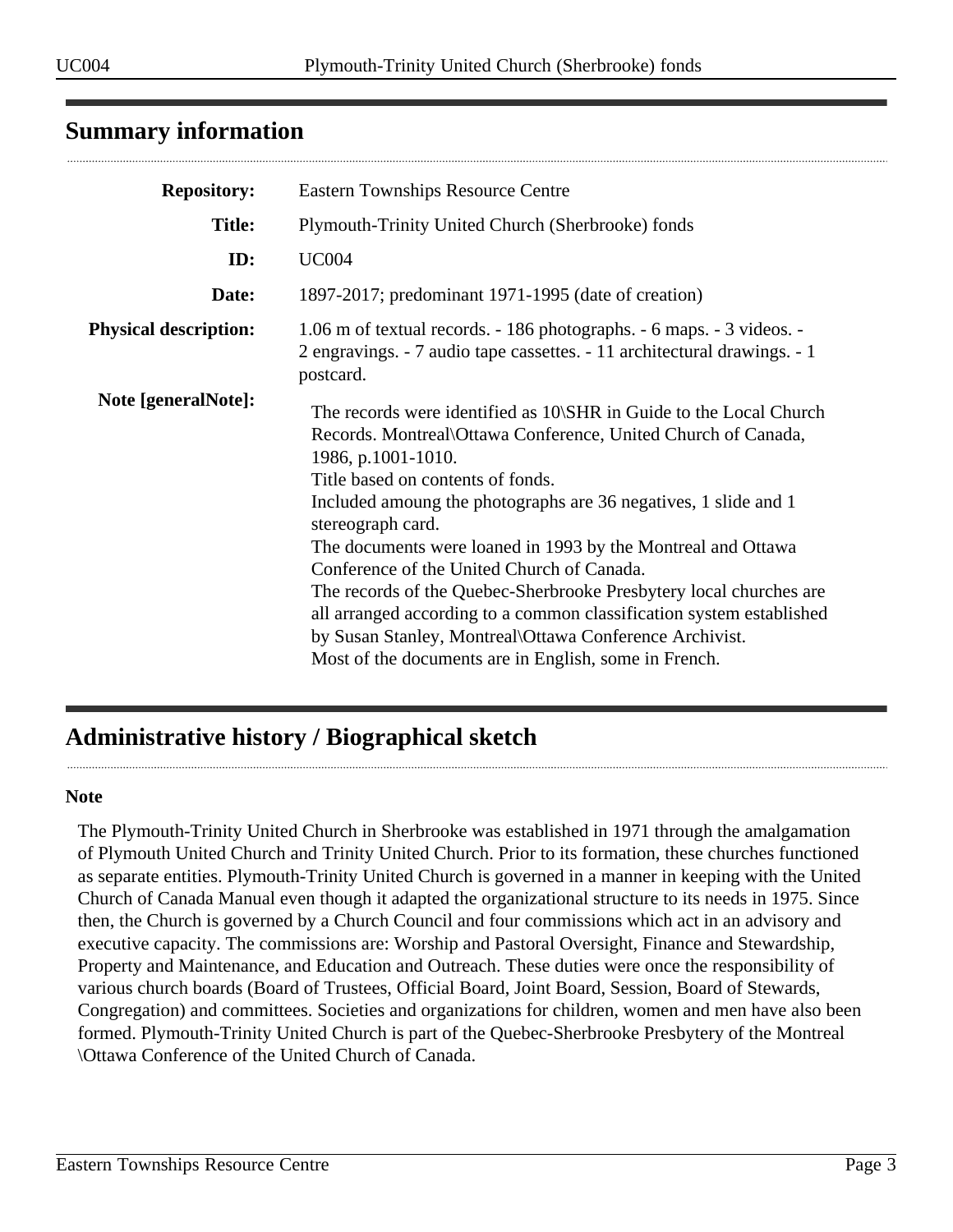#### **Custodial history**

The archives of Plymouth-Trinity United Church were transferred to the Montreal\Ottawa Conference Archives located at Bishop's University in many accessions between 1989 and 1991. In 1993, the Eastern Townships Research Centre took over the management of the archives of the Quebec-Sherbrooke Presbytery and its local churches. In 1994, Plymouth-Trinity United Church transferred more material to the archives.

## <span id="page-3-0"></span>**Scope and content**

The fonds contains source material on the amalgamation of Plymouth United Church and Trinity United Church in 1971, on the management of the church, on the congregation affairs, and on the activities of its organizations and societies for the Plymouth-Trinity United Church in Sherbrooke from 1933 to 2009. It consists of minutes, correspondence, reports, newsletters, financial statements, plans, register of Baptisms, Marriages and Deaths, membership lists, press clippings, church histories, photographs and video tapes. The fonds is comprised of the following series: Church Boards (1933-2014), Buildings and Property (1972-1989, 1995-1997), Financial (1971-1990), Annual Reports (1972-1994, 1999-2001, 2003-2006-2012, 2016-2017), Guest Books (1975), Baptisms, Marriages, and Burials (1965-1987), Bulletins (1972-1991), Sermons (1975-1976, 1984, 1988), Membership (1972-1987), Historical (1985, 2009-2015), Newsletters (1971-2009), Organizations (1971-1994, 2015), Committees (1971-2014), Prints, Paintings, Drawings (1986), Sound Recordings and Moving Images (1985-1991), Photographs (1897- [198-?]), and Miscellaneous (1987-1989).

## <span id="page-3-1"></span>**Notes**

### **Title notes**

• **Source of title proper**:

#### **Restrictions on access**

The registers of baptisms, marriages and burials may be restricted at the discretion of the Archivist.

### **Related material**

Researchers may also consult the UC001 Plymouth United Church (Sherbrooke) fonds (UC001) and more specifically the Congregational Meetings subseries (UC001/001.07b), which contains the minutes of a 1972 meeting of the Plymouth-Trinity Official Board and Trinity United Church (Sherbrooke) fonds (UC002).

### **Accruals**

Further accruals are expected.